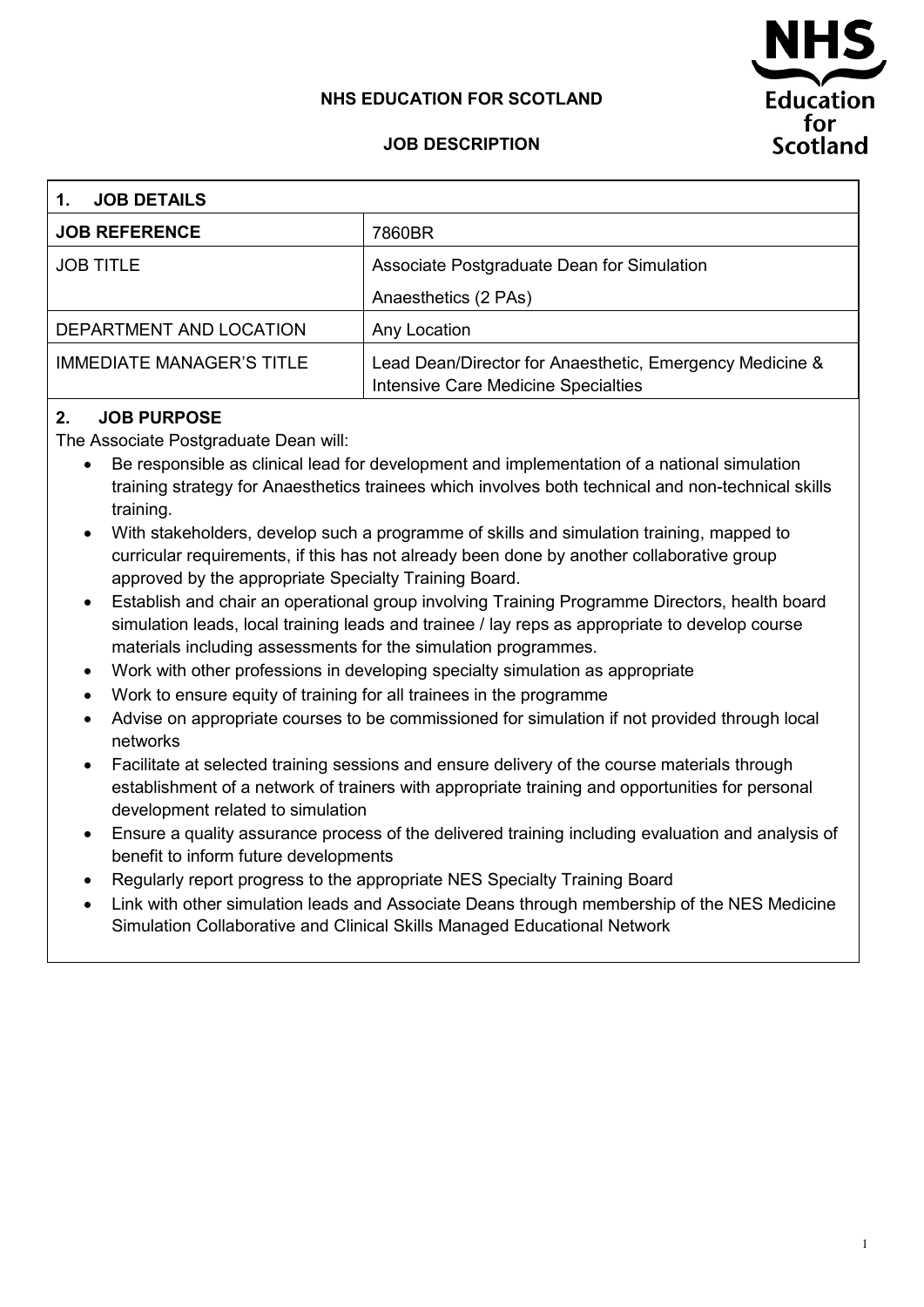# **3. DIMENSIONS**

The Associate Postgraduate Dean is responsible for:

- Development and implementation of the specialty simulation programme
- Chairing an operational group to deliver and review the simulation programme
- Reporting through appropriate NES Specialty Training Board
- Contributing to the preparation of reports that will include: regular Medical Directorate Senior Team (MDST) updates, NES annual reports, Equality Impact Assessments, ad-hoc reports
- Working with other professions as part of a team approach as appropriate
- Contributing to an evidence-based research culture and ensure appropriate dissemination of results.
- Contributing to the NES Medicine Simulation Collaborative and other NES committees as appropriate

NES Education has moved to a single deanery model with four workstreams. Medical simulation activity sits within NES Medicine Simulation Collaborative and reports to MDST. This activity will be aligned to Clinical Skills Group and associated managerial structures.



# **5. ROLE OF THE DEPARTMENT**

NHS Education for Scotland (NES) is the national health board with statutory responsibilities to effect sustainable change through workforce development, education and training across the health and social care system in Scotland, while working at UK level with partner organisations.

We are the leader in educational design, delivery and quality assurance and provide wide-ranging support to workforce development. We are the official provider of workforce statistics for NHS Scotland and support national workforce planning. We design and develop digital technologies supporting innovation and transformation.

Our purpose is to drive change and improve the quality of care experienced by citizens across Scotland by ensuring that we have the right staff, with the right skills, in the right place, at the right time. NES is integral to improving outcomes for people and in ensuring a skilled and capable workforce underpins the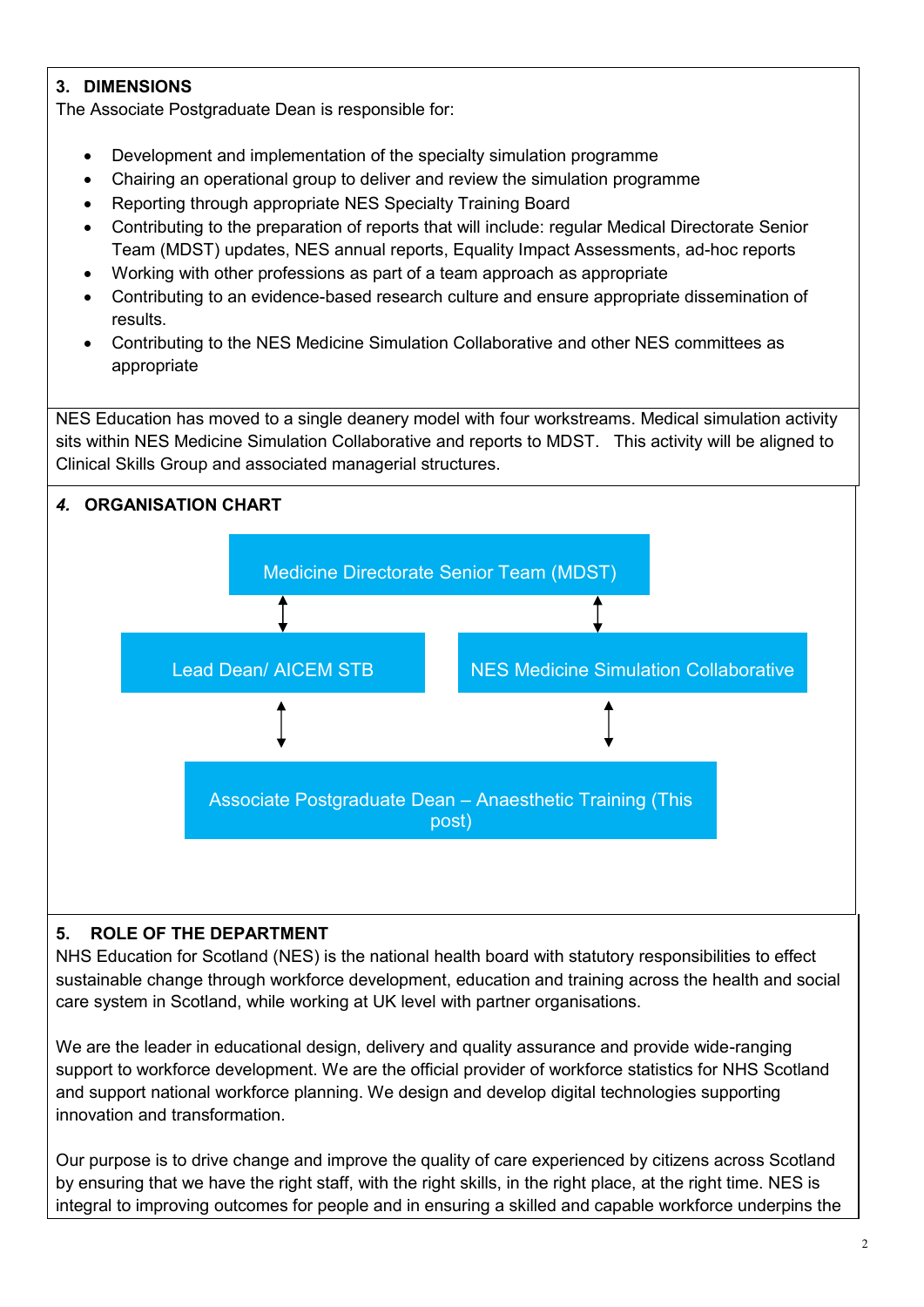design and delivery of services. As an organisation, we recognise the significant contribution we can make to improving population health, reducing inequalities and economic development.

The Medical Directorate of NHS Education for Scotland is responsible for delivering high quality training for NHS staff in Scotland:

- Deliver postgraduate medical education to national standards and support the single deanery model
- Accredit and quality control medical training programmes
- Ensure effective recruitment to and progress through medical training
- Ensure doctors in training are regularly, reliably and fairly assessed
- Provide careers information and advice, for doctors and training
- Implement policy on medical workforce planning and development
- Deliver training courses to NHS staff
- Support NHS staff with educational responsibilities through training
- Provide short postgraduate clinical and generic courses
- Provide a finance support structure
- Support the infrastructure for the training population
- Provide a research and development function to support all relevant activities

# **6. KEY AREAS OF RESPONSIBILITY: KEY RESULT AREAS / MAIN TASKS**

- Influence the Anaesthetic simulation agenda
- Chair an operational group
- Develop and deliver training courses for technical and non-technical skills
- Evaluate course materials which will provide information for future direction of Anaesthetic simulation training
- Attend and provide regular written reports at relevant simulation meetings
- Ensure appropriate alignments with relevant NES workstreams across all directorates
- Liaise with stakeholders in health boards as appropriate

# **7. USE OF PHYSICAL RESOURCES**

Use of IT equipment and advanced keyboard skills

Daily use of a wide range of software: Microsoft Office applications - Word, Excel, PowerPoint, Outlook e-mailing system

Use of simulation equipment including manikins and part-task trainers, video and debrief systems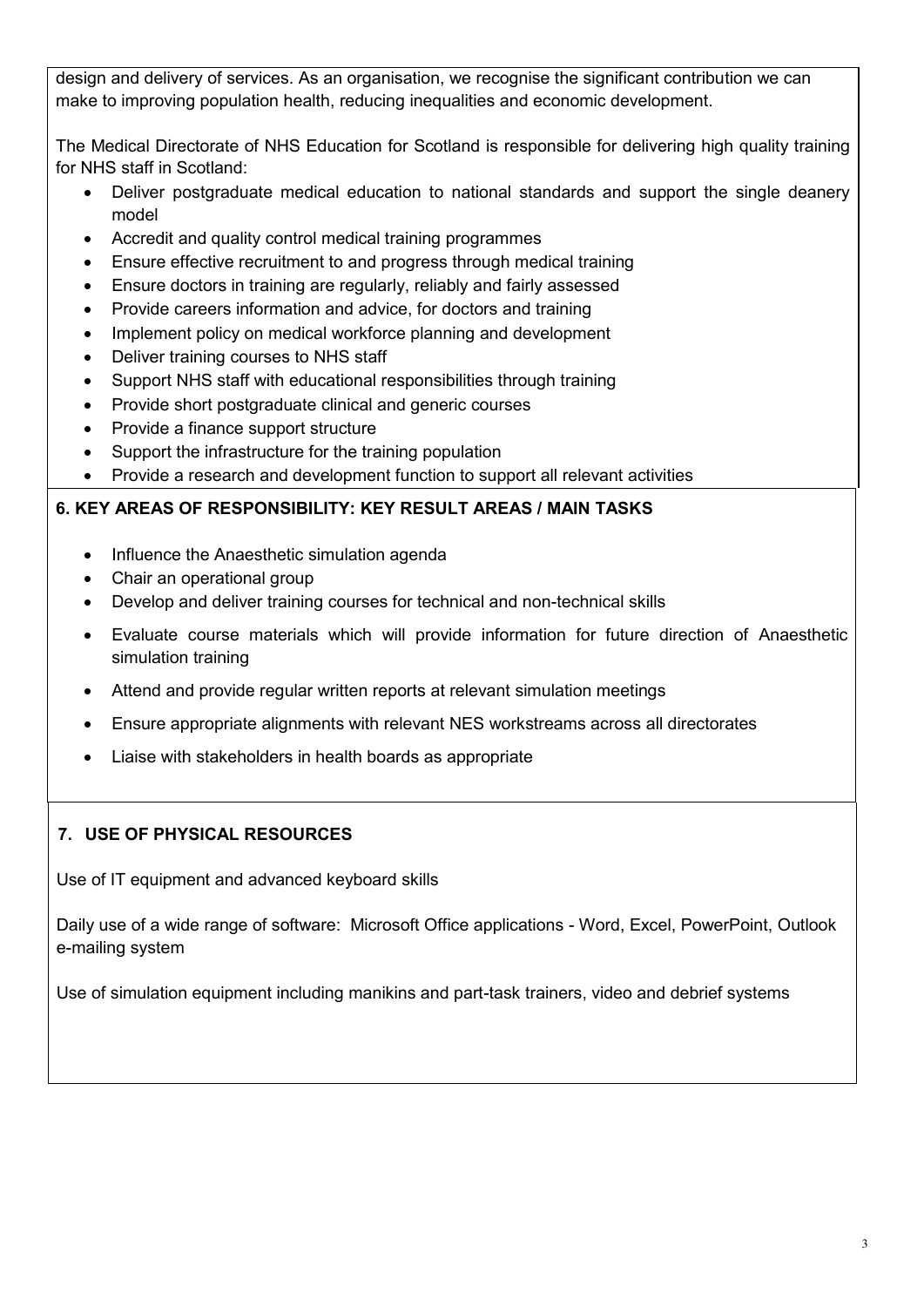# **8. ASSIGNMENT, GENERATION AND REVIEW OF WORK**

The Associate Postgraduate Deans are accountable to the Postgraduate Dean and in line with NES policy will participate in annual appraisal and work in line with an agreed Personal Development Plan.

The post holder will be accountable to the Dean responsible for the Anaesthesia specialty.

However, the post holder requires to be fully self-motivated to work autonomously.

The work for this position will be generated primarily by the Postgraduate Dean and appropriate Specialty Training Board.

# **9. COMMUNICATIONS AND WORKING RELATIONSHIPS**

Internal Stakeholders:

- Postgraduate Deans and Directors
- Medical Directorate General Managers
- AICEM STB Chair
- Clinical Skills Managed Educational Network
- Other Associate Postgraduate Deans and Assistant GP Directors
- Training Programme Directors and trainers

External Stakeholders (e.g. to include):

- Health Board simulation leads
- Other simulation colleagues
- GMC
- Royal Colleges and Faculties
- NHS Board Medical Directors and Directors of Medical Education
- Scottish Government

#### **10. MOST CHALLENGING PARTS OF THE JOB**

- Championing the need for a strong sustainable focus on the delivery of simulation training by local trainers and engagement by trainees.
- High level of advocacy and collaborative working required to ensure continued engagement across professionals working within the clinical service.
- Ensuring implementation of simulation training within a short timeframe
- Ensuring alignment with the changing face of medical education and regulation and engaging educators and stakeholders for undergraduate, postgraduate and ongoing education

#### **11.** EFFORT REQUIRED TO DELIVER THE REQUIREMENTS OF THE POST

Physical skills

Advanced keyboard skills for daily use

#### Delivery of simulation training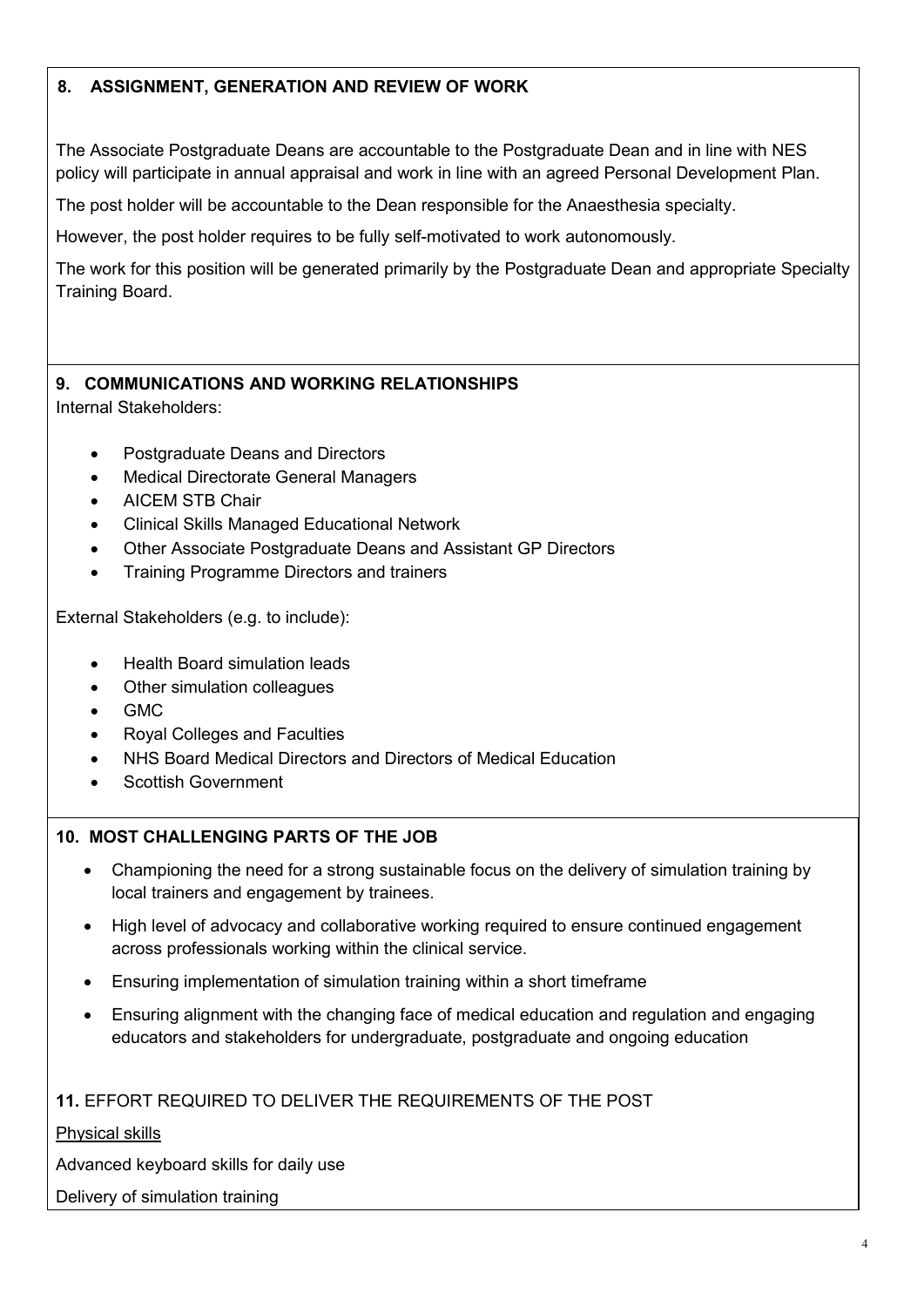# Physical effort

Regular need for repetitive movement for inputting to the various computer systems requiring sitting at a fixed workstation.

Mental effort

Prolonged concentration for developing reports, plans, briefing papers, analysis of data for regular reports

Attendance at regular meetings covering all aspects of NES business

Frequent interruptions to answer ad hoc queries

Emotional effort

There are often emotive and difficult communications where firmness or empathy may be required.

Working Conditions

Good working conditions within safe office environment but with constant use of computer systems.

### **12. QUALIFICATIONS AND/OR EXPERIENCE SPECIFIED FOR THE POST**

MB, ChB or equivalent

Appropriate higher qualification in medical education / simulation is desirable, e.g. MD, PhD, Fellowship, or equivalent experience

Must be included in GMC General or Specialist Registers and working at a senior career level within NHS Scotland

Experience of simulation training and assessment methodology

Broad understanding of GMC quality frameworks

Practical experience of training at undergraduate and postgraduate level – GMC approved trainer

Significant knowledge and experience of the postgraduate medical training process and specifically delivery and evaluation of simulation training

Knowledge of relevant GMC approved specialty curricula

Experience as a Specialty Adviser, Training Programme Director, Postgraduate Tutor or other position involving training responsibility is desirable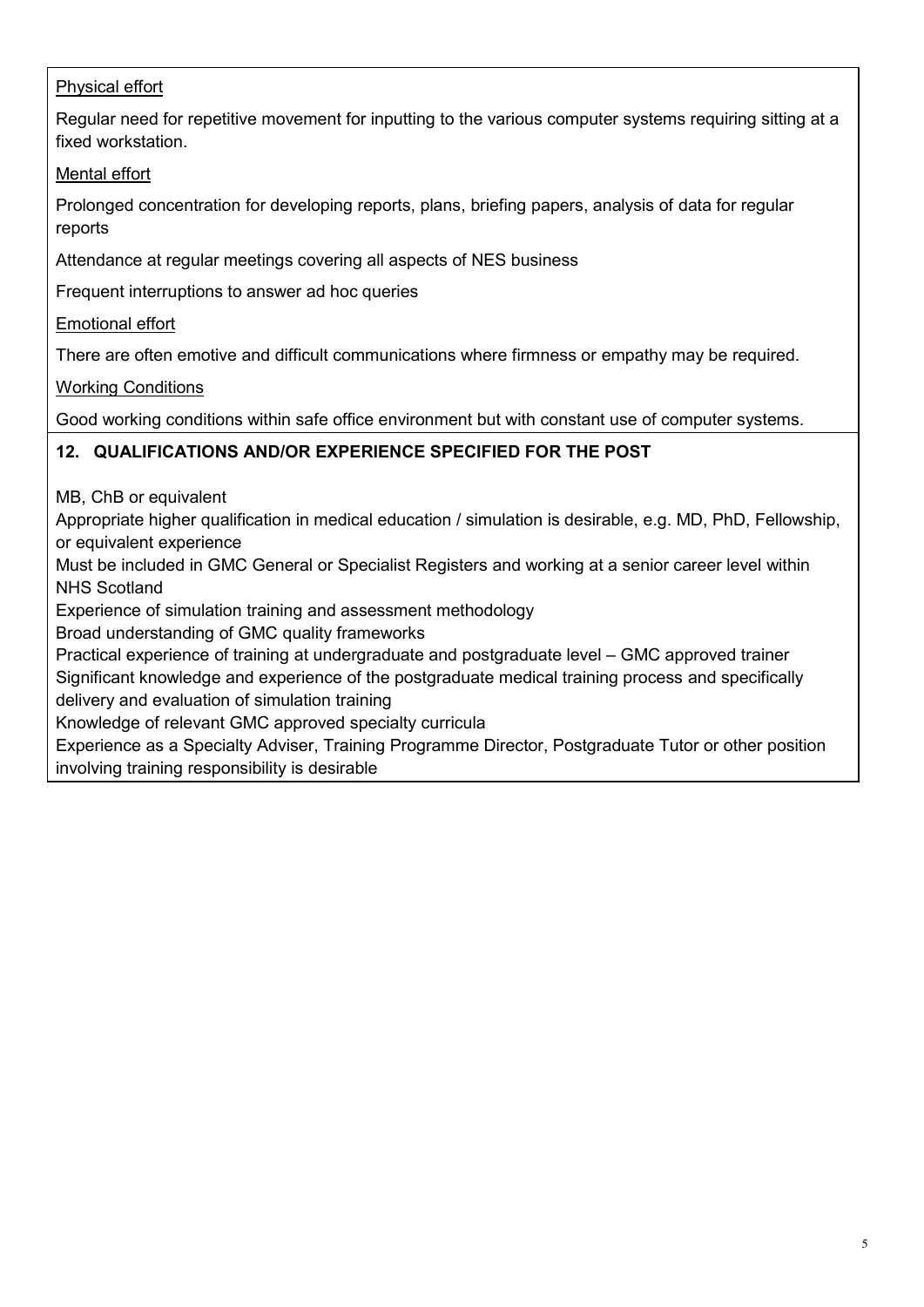



# **PERSON SPECIFICATION** - **Associate Postgraduate Dean**

**Essential Criteria** – these are attributes without which a candidate would not be able to undertake the full remit of the role. Applicants who do not clearly demonstrate in their application that they possess the essential requirements will normally be eliminated at the short listing stage.

**Desirable Criteria** – these are attributes which would be useful for the candidate to hold. When short listing, these criteria will be considered when more than one applicant meets the essential criteria.

**Means of Assessment –** please note that candidates invited for interview will be notified if there will be a requirement to undertake a test or presentation. These additional assessments may be used to judge one or more criteria within the factor.

| <b>Factors</b>                                                       | <b>Essential</b>                                                                                                                                                                                                                                                                                                                                                                                                                                      | <b>Desirable</b>                                                    | <b>Means of</b><br><b>Assessment</b>      |
|----------------------------------------------------------------------|-------------------------------------------------------------------------------------------------------------------------------------------------------------------------------------------------------------------------------------------------------------------------------------------------------------------------------------------------------------------------------------------------------------------------------------------------------|---------------------------------------------------------------------|-------------------------------------------|
| <b>Leadership Behaviours</b>                                         | Inspiring<br>$\bullet$<br>Empowering<br>$\bullet$<br>Adaptive<br>$\bullet$<br>Collaborative<br>Engaged & Engaging                                                                                                                                                                                                                                                                                                                                     |                                                                     | Application &<br>Interview                |
| <b>Education and Professional</b><br><b>Qualifications</b>           | $\bullet$<br><b>GMC Full Registration</b><br>MB, ChB or equivalent<br>$\bullet$<br>Inclusion in the GMCs<br>$\bullet$<br><b>General and Specialist</b><br>Registrars                                                                                                                                                                                                                                                                                  | Appropriate higher<br>$\bullet$<br>qualification                    | Application &<br>Pre-Employment<br>checks |
| <b>Experience/Training</b><br>(including research if<br>appropriate) | Held a senior or<br>$\bullet$<br>significant<br>appointment in the<br><b>NHS</b><br>Experience and<br>$\bullet$<br>qualifications in<br>training and<br>assessment<br>methodology<br>Broad understanding of<br>$\bullet$<br><b>GMC and NES quality</b><br>frameworks<br>Practical Experience of<br>$\bullet$<br>Training postgraduates<br><b>Experience of dealing</b><br>$\bullet$<br>with difficult training<br>scenarios and<br>performance issues | Evidence of<br>$\bullet$<br>audit/research in<br>medical education. | Application &<br>Interview                |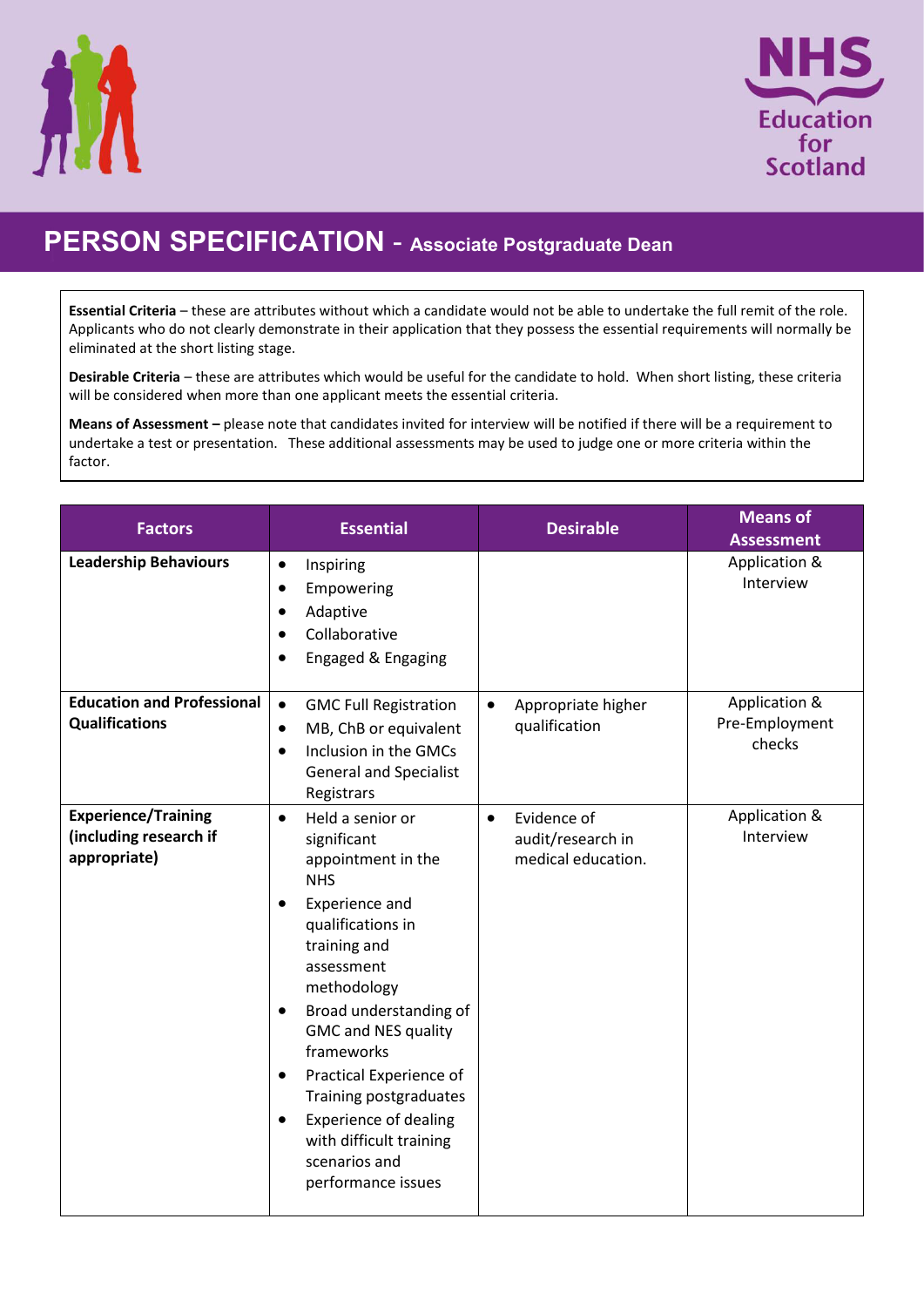| <b>Factors</b>                          | <b>Essential</b>                                                                                                                                                                                                                                                                                                                                                                                                                                                                                                                         | <b>Desirable</b>                                                                                                                                                                                                                                                                                                                                                     | <b>Means of</b><br><b>Assessment</b> |
|-----------------------------------------|------------------------------------------------------------------------------------------------------------------------------------------------------------------------------------------------------------------------------------------------------------------------------------------------------------------------------------------------------------------------------------------------------------------------------------------------------------------------------------------------------------------------------------------|----------------------------------------------------------------------------------------------------------------------------------------------------------------------------------------------------------------------------------------------------------------------------------------------------------------------------------------------------------------------|--------------------------------------|
| <b>Specific Skills and</b><br>Knowledge | Knowledge of<br>$\bullet$<br>management and<br>governance structures<br>in medical education<br>and training and<br>awareness of recent<br>changes in the delivery<br>of medical education<br>and training nationally<br>and locally.<br>Interest and<br>$\bullet$<br>enthusiasm for<br>improving delivery of<br>medical education and<br>training                                                                                                                                                                                       | Evidence of relevant<br>$\bullet$<br>research and/or<br>publications.<br>Evidence of experience<br>$\bullet$<br>at strategic level of<br>national or<br>international education<br>organisations.                                                                                                                                                                    | Application, Interview               |
|                                         | Knowledge of<br>٠<br>assessment methods.                                                                                                                                                                                                                                                                                                                                                                                                                                                                                                 |                                                                                                                                                                                                                                                                                                                                                                      |                                      |
| <b>Personal Attributes</b>              | Evidence of ability to<br>$\bullet$<br>work in a team and to<br>organise and manage<br>the work of the<br>department.<br>Effective leadership<br>$\bullet$<br>and communications<br>skills, motivating and<br>developing others,<br>approachability, good<br>interpersonal skills.<br>Evidence of delivering<br>well evaluated<br>teaching<br>sessions/tutorials.<br>Ability to manage<br>$\bullet$<br>change.<br>Previous experience of<br>$\bullet$<br>development of<br>educational materials<br>for teaching faculty<br>development. | <b>Understand strategies</b><br>$\bullet$<br>for supporting trainees<br>and trainers.<br>Understand use of IT in<br>$\bullet$<br>education.<br>Evidence of successful<br>$\bullet$<br>delivery of training<br>programmes.<br>Evidence of working<br>$\bullet$<br>with other<br>specialties/professions.<br>Involvement in<br>$\bullet$<br>undergraduate<br>teaching. | Interview                            |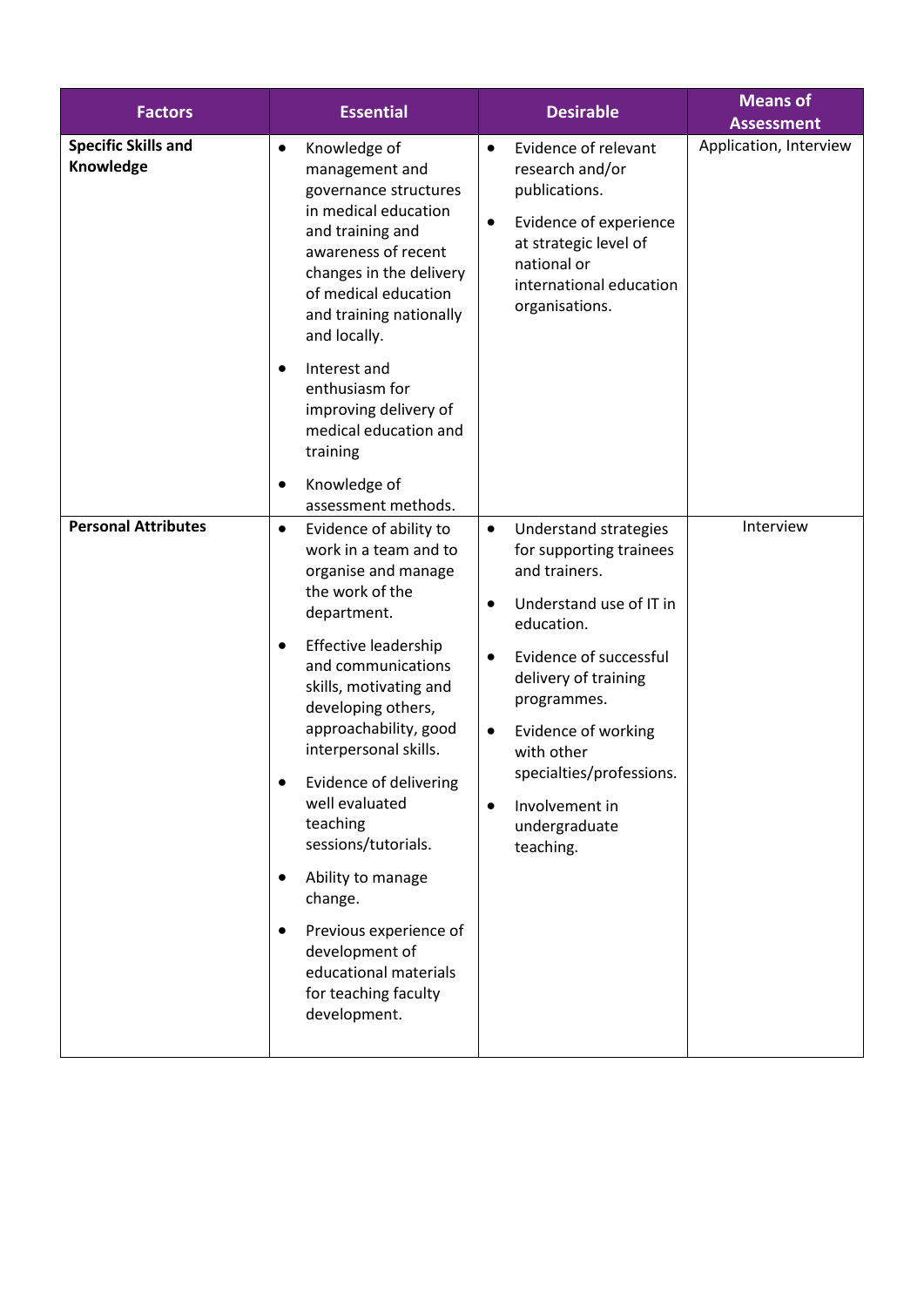# **Leadership Behaviours**



NHS Education for Scotland (NES) assesses and selects employees based on our leadership behaviours which are expected at all levels in the organisations. These leadership behaviours support the NES ways of working and NHS Scotland values.

These leadership behaviours describe how we work, and what is expected of everyone who works in NES. A number of methods may be used to assess these behaviours as part of our recruitment and selection processes. Our leadership behaviours are: